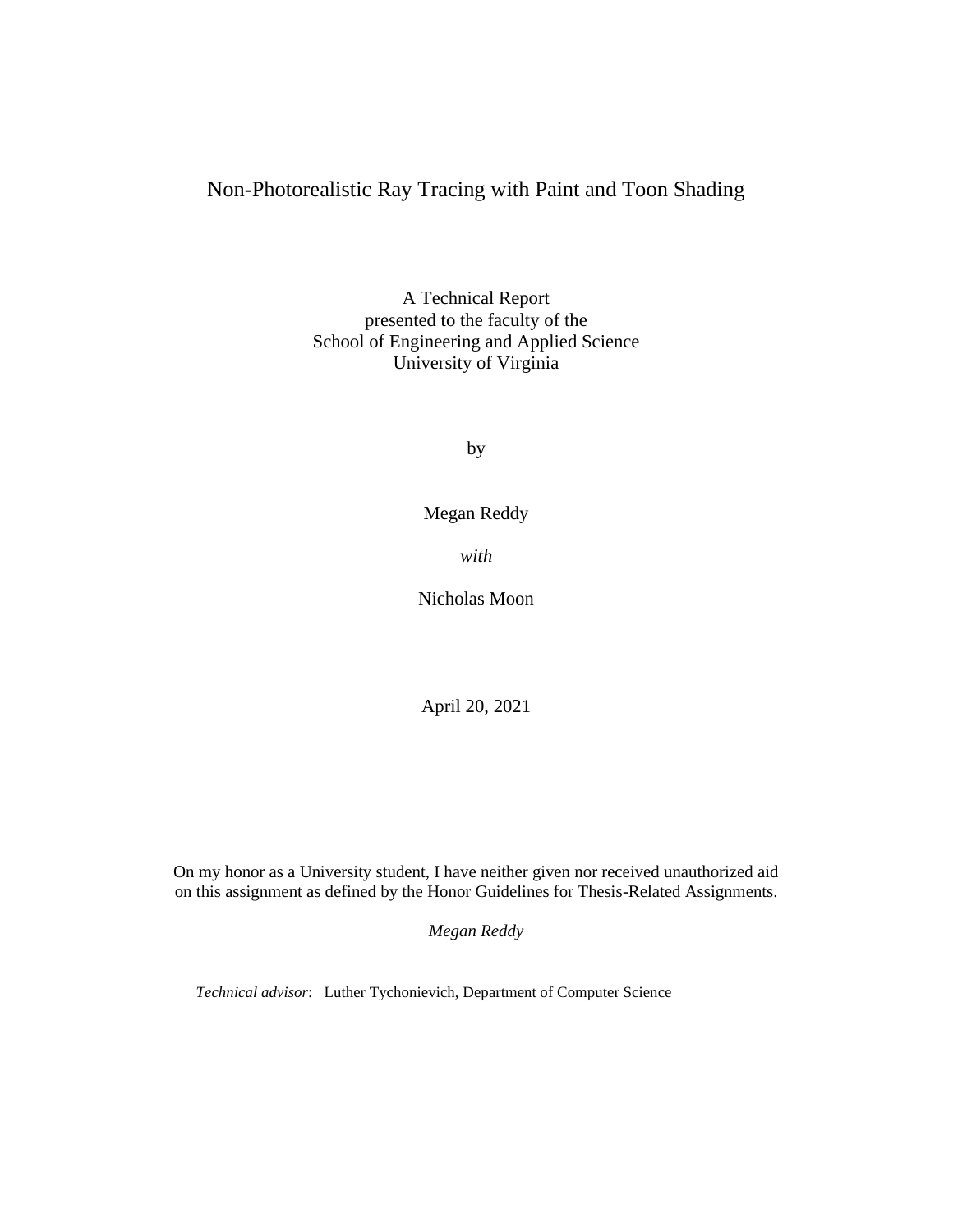# **Non-photorealistic ray tracing with paint and toon shading**

Nicholas Moon University of Virginia nm9nz@virginia.edu

Megan Reddy University of Virginia mr8vn@virginia.edu

Luther Tychonievich University of Virginia tychonievich@virginia.edu

# **ABSTRACT**

We present a modification to traditional ray tracing that stylistically renders a scene with cartoon and painterly styles. Previous methods rely on post-processing, materials, or textures to achieve a nonphotorealistic look. Our method uses a ray tracer to combine cel animation art styles with complex lighting effects, such as reflections, refractions, caustics, and shadows. The ray tracer collects information about objects and their properties to dynamically switch between cartoon and painterly rendering styles. The renderer generates the styles by shooting additional rays for each pixel and collecting information such as normals, distance, slope, object identifiers, and light gradients from neighboring areas of the image. The resulting algorithm produces images with visual and artistic characteristics that allow artists to take advantage of rendering techniques that are not commonly supported in production ray tracers.

#### **CCS Concepts**

• **Computing methodologies** ➝ **Computer graphics** ➝ **Rendering** ➝ **Ray tracing** • **Computing methodologies** ➝ Computer graphics  $\rightarrow$  Rendering  $\rightarrow$  Non-photorealistic **rendering**

## **Keywords**

Cartoon rendering; painterly rendering; physically-based rendering; global illumination

## **1. INTRODUCTION**

Non-photorealistic rendering (NPR) encompasses cartoon and painterly styles. Ray tracing creates photorealistic images with reflections, refractions, and caustics. Our method combines both techniques by using a ray tracer to stylistically render a 3D scene, allowing interaction between various NPR styles simultaneously.

In order to create a cartoon or painterly look, many algorithms use special materials or textures. In painterly rendering, most methods perform stylization as a post-processing step on an image [4] or determine stroke attributes with shaders [6] instead of acquiring them through the ray tracing process. They also use surface normal cutoffs for feature edge detection [5] or base quantized colors solely on normal and light direction vectors [1]. Alternatively, work with cartoon ray tracing has yielded results without outlines in reflections and refractions [2].

# **2. METHOD**

The primary ray cast for each pixel intersects with a foreground (toon) or background (paint) object, and uses the object's style type to follow either the toon shading process or the paint generation process (Figure 1).



**Figure 1. Two scenes rendered with paint and toon shading. Reflections and refractions include paint and outlines, and caustics illuminate the left side of the refractive sphere.**

# **2.1 Toon Rendering**

#### *2.1.1 Quantized Light Intensity*

In order to implement the toon shading style, rays collect illumination at the surface of the closest primary ray intersection, and quantize it after accumulating direct light, indirect light, and bidirectional light samples. The shading process illuminates triangles using the barycentric coordinates of the intersection point, so cutoffs of quantized light intensity values are smooth and continuous for low polygon models.

#### *2.1.2 Outline Detection*

Outlines are generated in screen space by sending rays around a disc centered on each pixel. These rays trace through the scene, reflecting and refracting, and store information regarding every hit object's identifier, distance, object style type, and total number of objects hit. We use this data to determine if the pixel lies on a transition between two objects (different object identifiers), on a crease in a single object (difference in distance), or on the edge of reflective or refractive surfaces (comparing all hit objects' identifiers). The total number of samples that differ from the primary ray collision determines the resulting intensity of the outline at that point, to enable an outline color gradient.